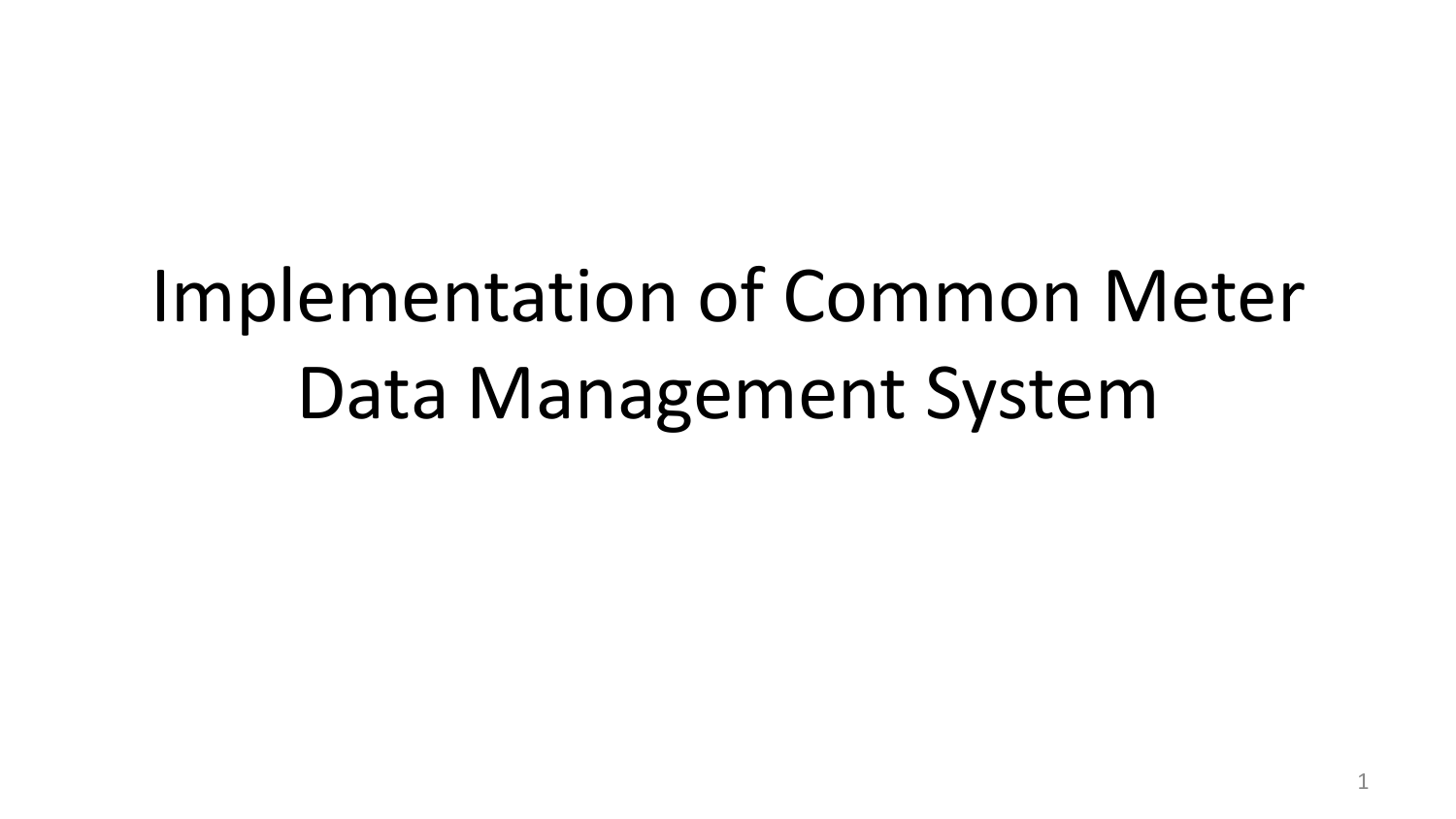## Introduction of CMDMS

The CMDMS provides a single repository of data pertaining to all the Electricity Meters across the Discom

It covers the overall meter data received through various meter reading systems mentioned below:-

- 1. Meter data of conventional scalar meters collected once in a month through meter reading app or manually collected.
- 2. Meter data collected through Automatic Meter Reading (AMR) for LT & HT consumers.
- 3. Meter data collected through existing & proposed Smart meter systems with their respective Head End Systems (HES).
- 4. Meter data of Feeder meters through SHMS and WebSCADA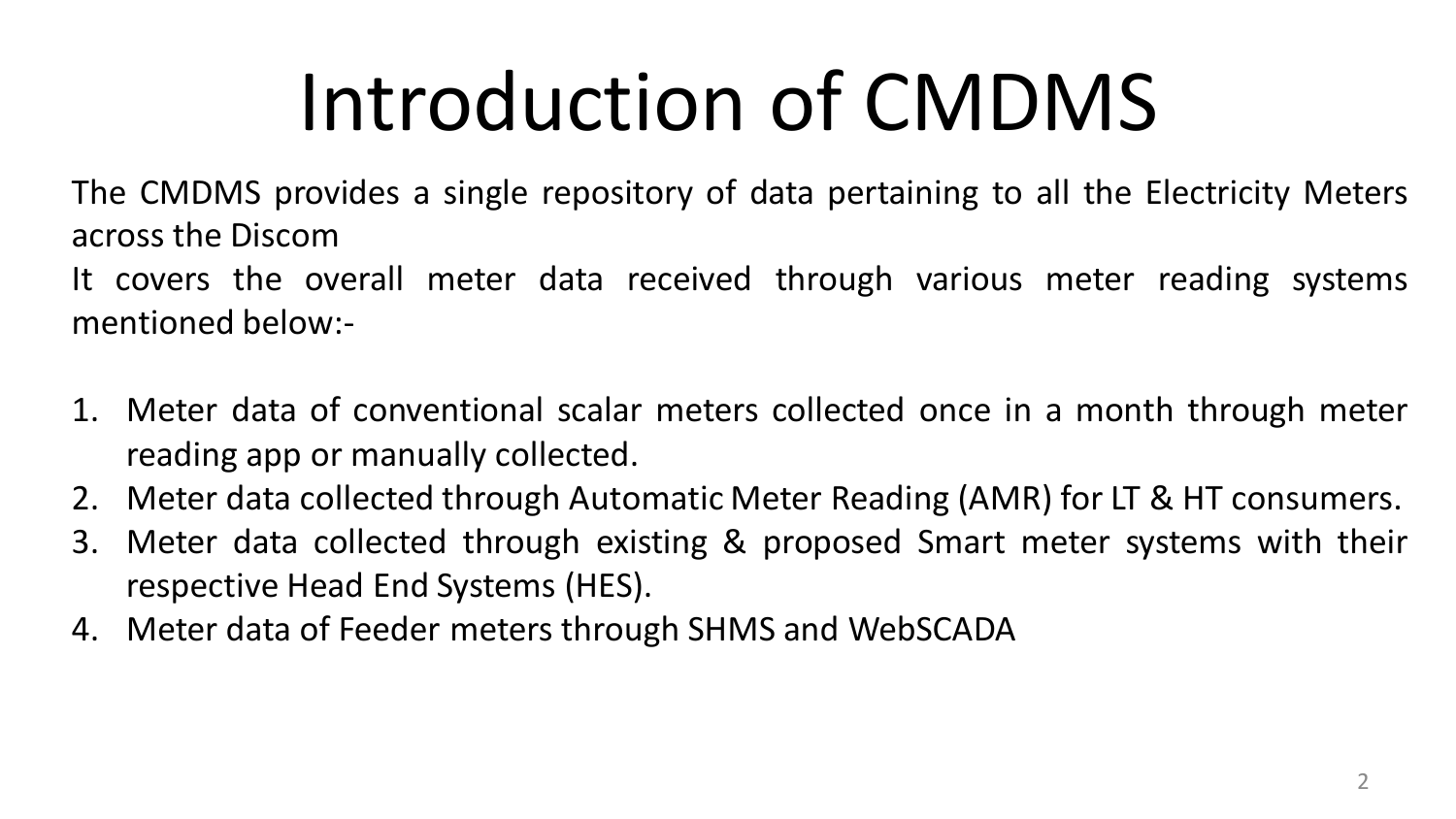#### Smart Metering :Process flow

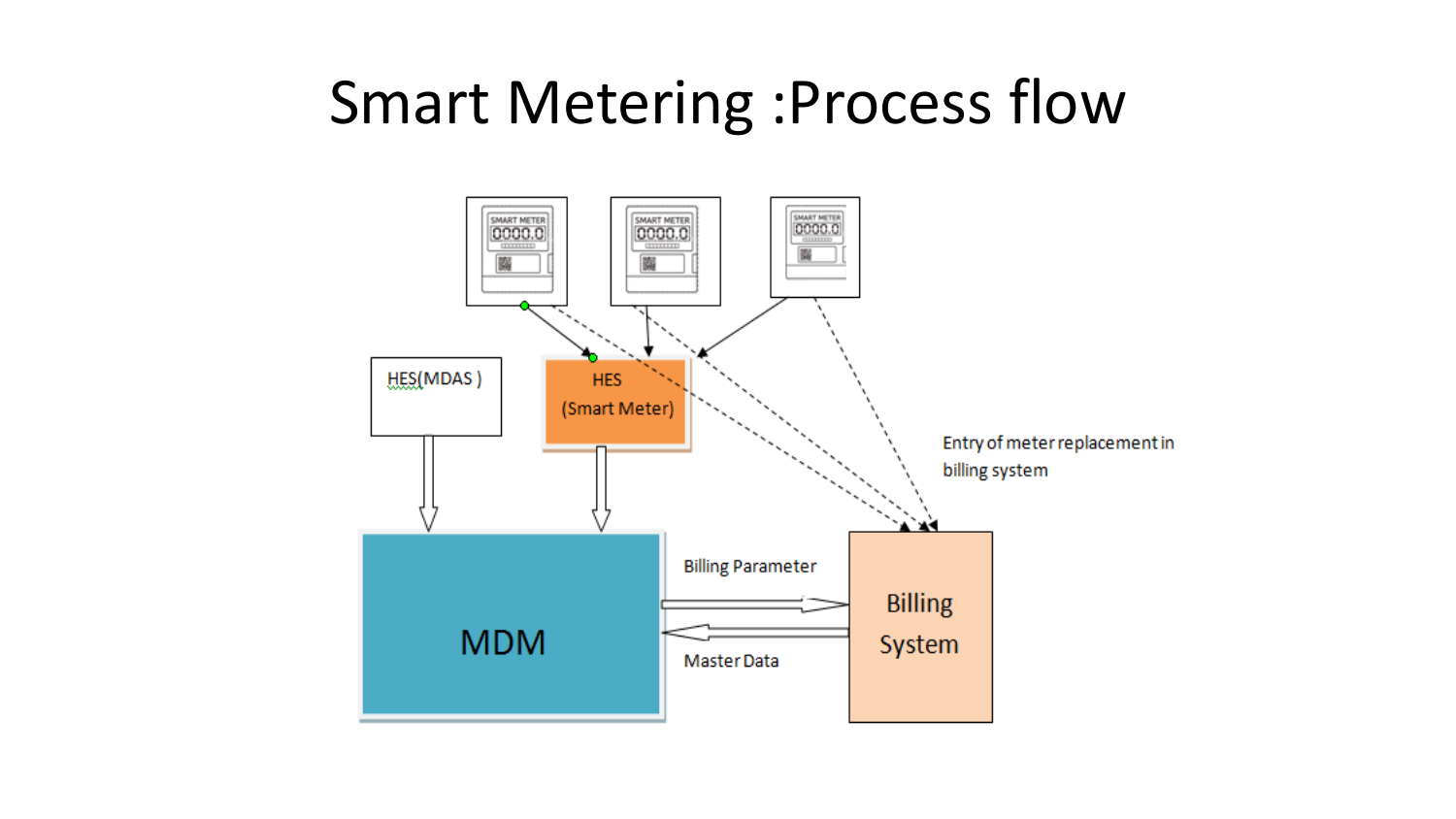## Why Common MDM

- Traditionally, Meter interoperability has been a big<br>challenge in successful AMI challenge in successful implementations across the world.
- In order to solve the issue of interoperability in smart meters, the most feasible option is to have a common MDM. This allows the utilities to go for multiple communication technologies for smart metering with a common MDM.

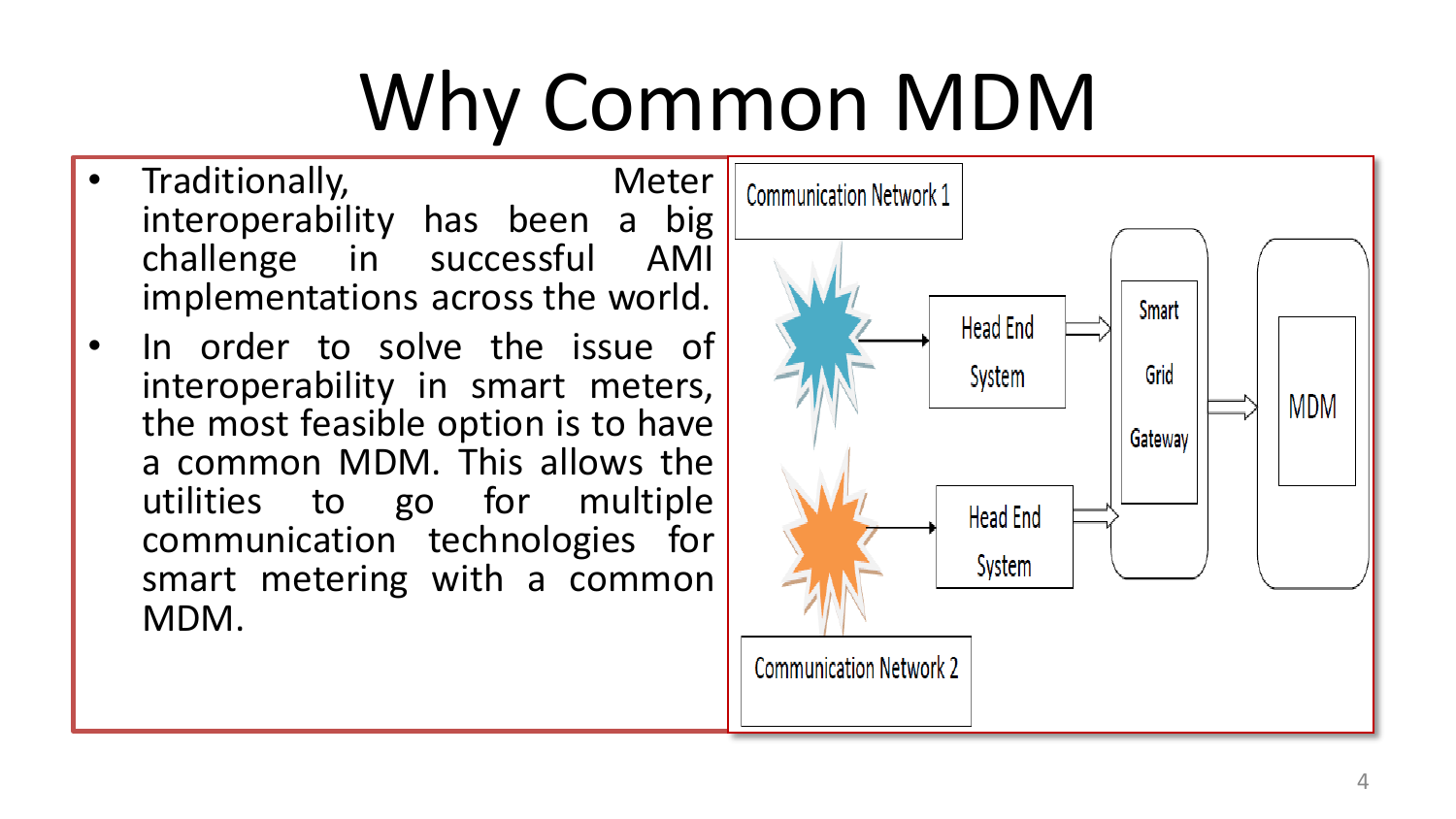## Common MDM in MP

MP is one of the few states where it was decided to have a common MDM in respect of all the Discoms. Most of the MDM solutions implemented so far in India are COT solutions which have their own issues like:

- **E** Licensing issues
- Rigid architecture.
- **Application not so user-friendly.**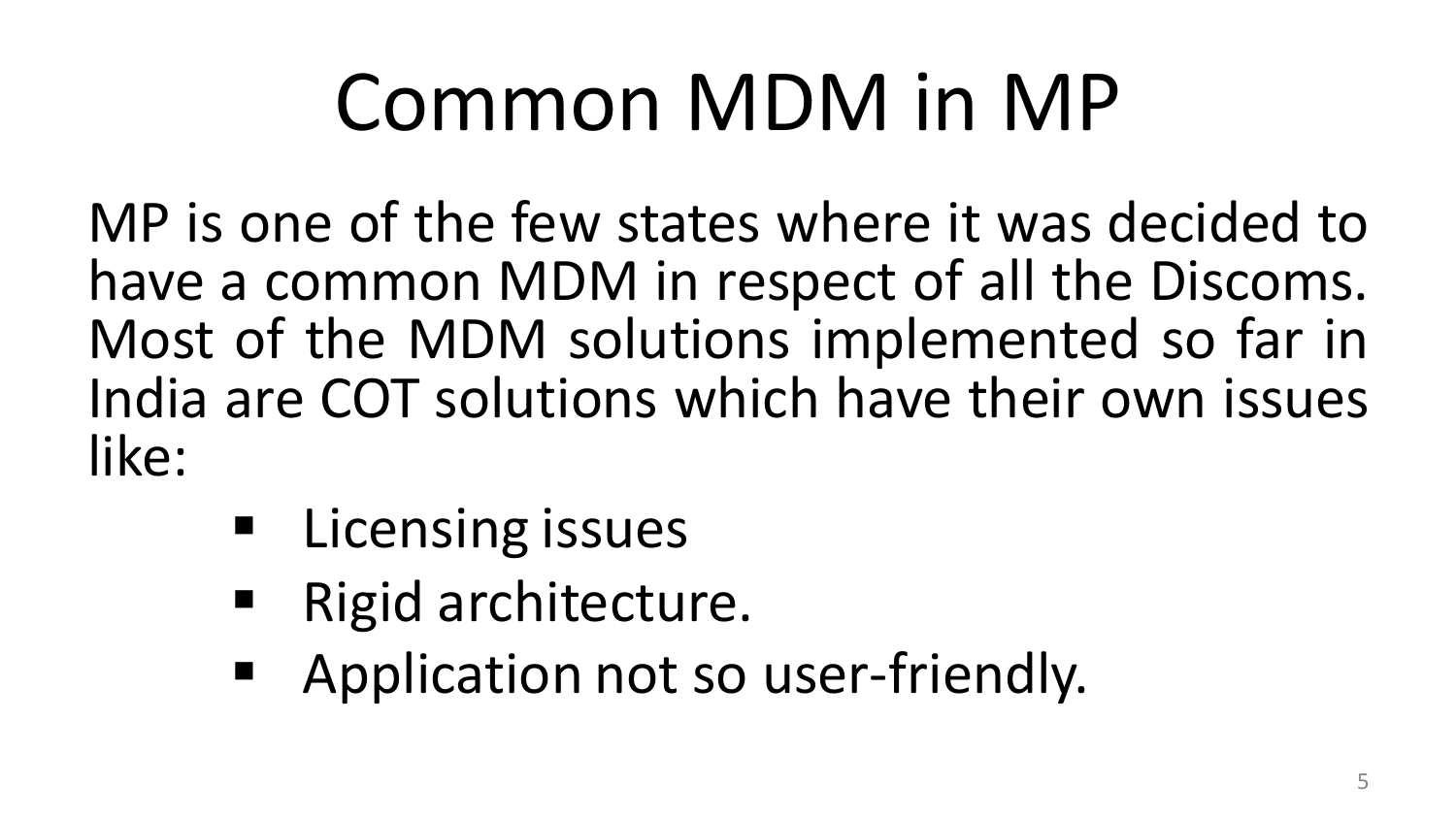## Development of CMDM

Looking to issues in COT Products it was decided to go for a bespoke development of MDM, which would facilitate:

- Better understanding of application to discom staff.
- Overcome the challenge of licensing and scalability to large extent.
- Having the source code it is expected to accommodate future requirements like *Net metering & Prepayment.*
- *Developm*ent of a Scalable solution.
- Less dependency on external agencies.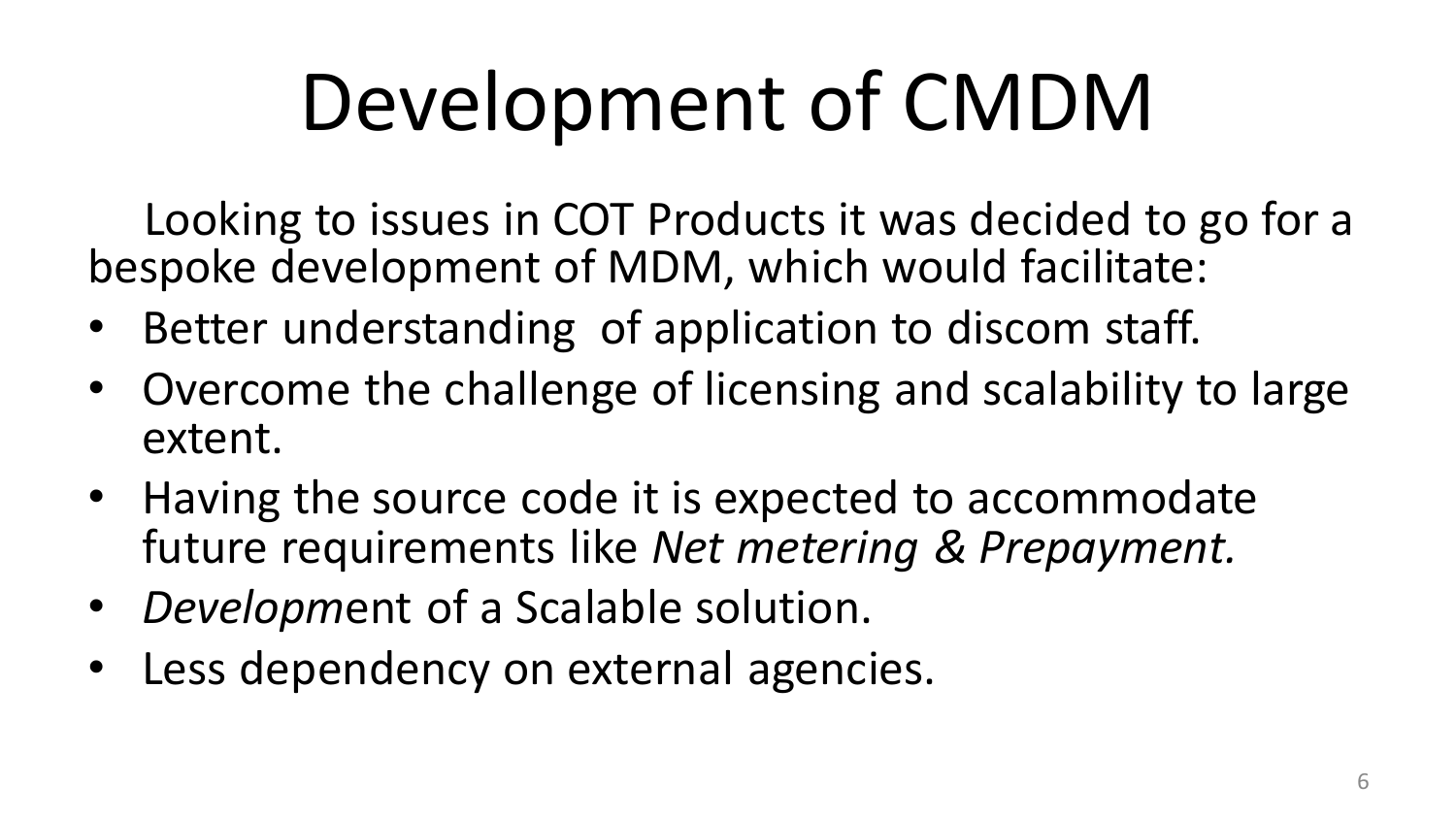### Architecture of CMDM

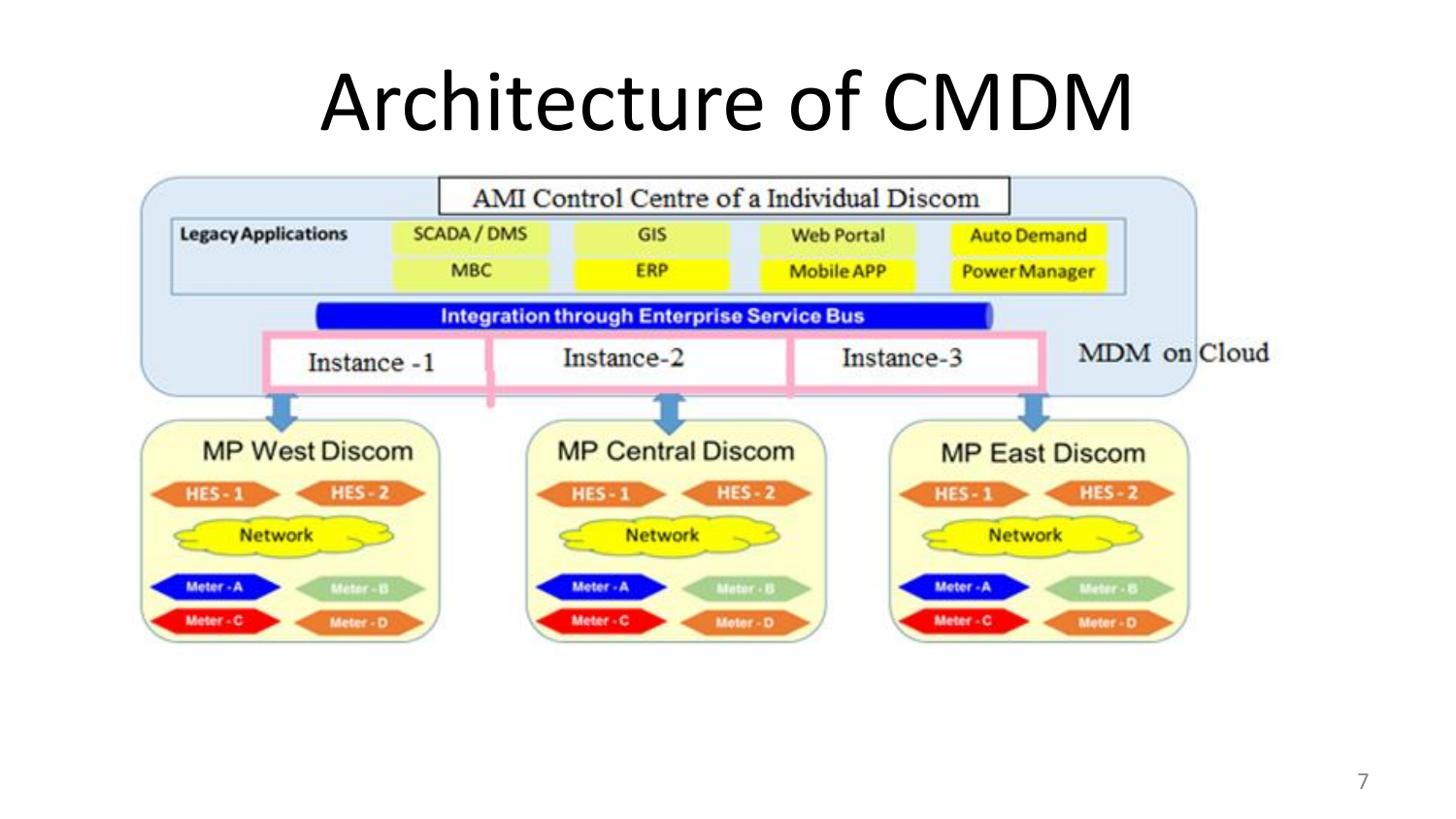### BENEFITS OF CMDMS

The CMDMS rollout in the MPWZ will positively impact various systems & processes related to the various sections of the DISCOM:-

- Master data exchange
- AMR System: HT AMR & LT AMR
- Meter Reading and Billing Process
- Bill Payment Process
- Meter Data from Feeders Process
- Energy Audit Process
- Outage Failure Monitoring Process
- Customer Care Center Process
- Asset Management Repository Process
- Meter Replacement Process
- Pre-Payment Process
- Operations Disconnect/Reconnect Process
- Revenue Protection Process
- Consumer Apps Process
- Overall MIS & Reporting Process <sup>8</sup>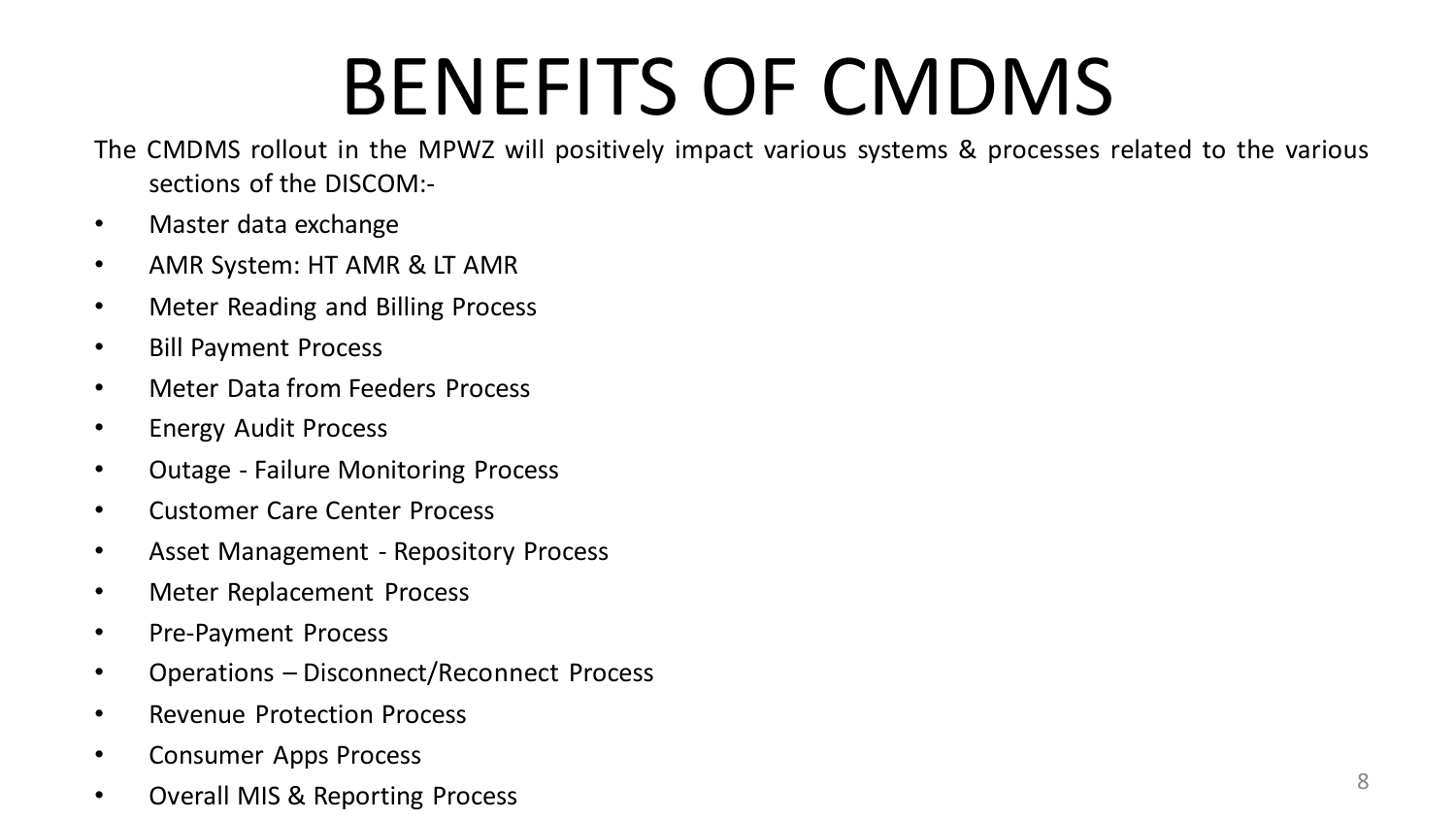## Master Data Exchange

Master Data is the base data which is required to configure the CMDM system. There will be a regular data exchange between existing billing system & CMDMS through API (Application programming interface). There will be a single database of meter readings including details of meters installed and type of meter installed like Net meter, smart meter , HT meter etc. which will get updated regularly at least once in month.

- **1) Organization data:** All hierarchy levels data Ex: Region, Circle, Division etc.
- **2) Network data:** All n/w hierarchy data Ex: Sub-station, Feeder, DTR etc.
- **3) Consumer Data:** All Consumer details Ex: IVRS ID, Consumer Name, Address, Mobile No., Connection Date etc.
- **4) Meter Information:** All Meter related details Ex: Meter Serial No, Meter Make, Meter Constant, Net Meter, Prepaid Meter etc.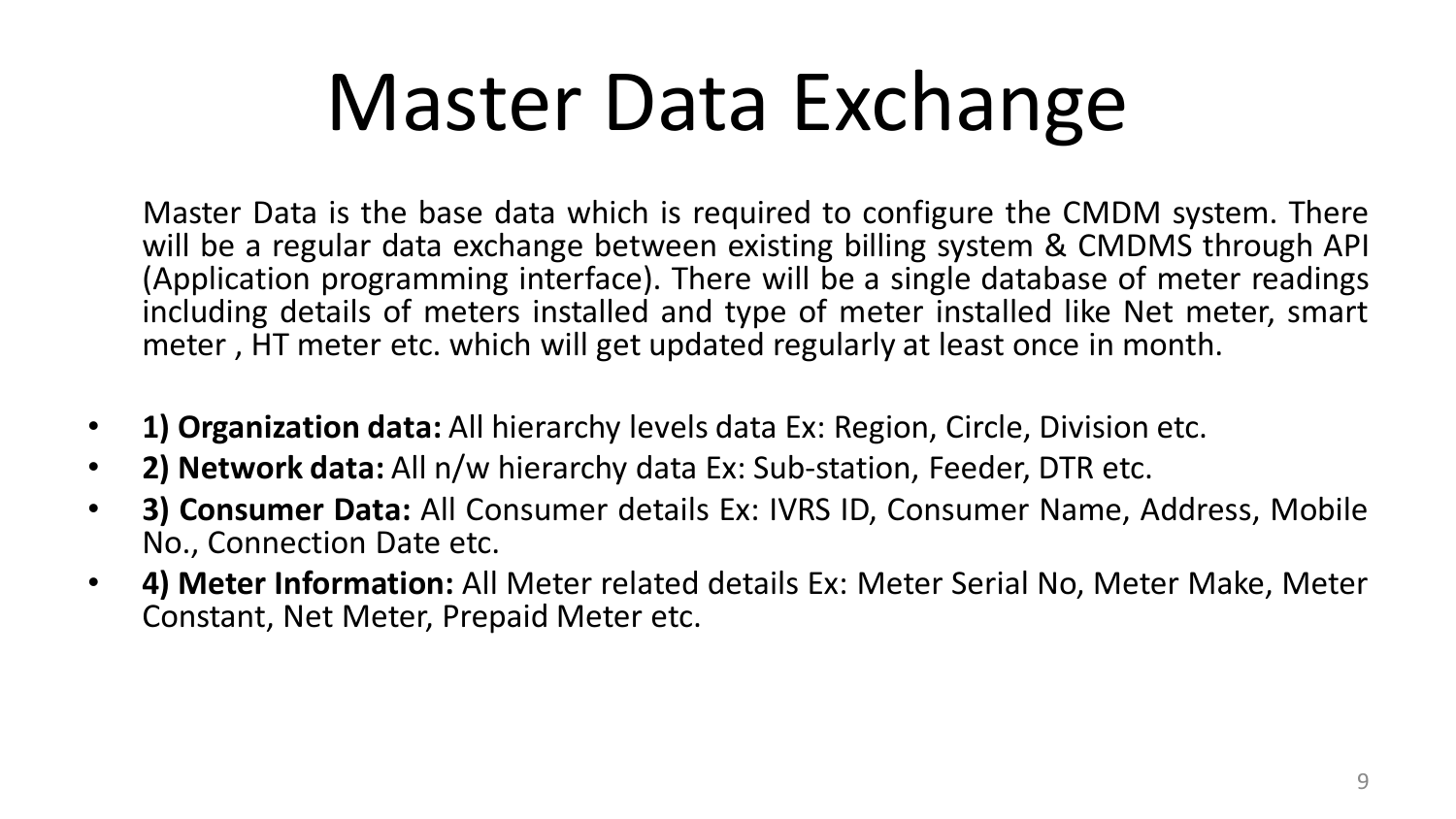## AMR System: HT AMR & LT AMR

HT & LT AMR data is currently pushed in XML format files on a pre-configured FTP location as per agreed schedule and from ftp the same is picked up for billing purpose. This processes will be changed after complete CMDM rollout and AMR data can be directly pushed to CMDM through which it will flow to billing system. There will following benefits of data flow to CMDM before billing:-

- Data aggregation from AMRs at single system
- Pre analysis of AMR data at CMDM stage
- Outage event data analysis
- Load survey analysis at common platform
- Tamper event analysis in CMDM
- AMR / HES system interface for upcoming smart meters / AMR meters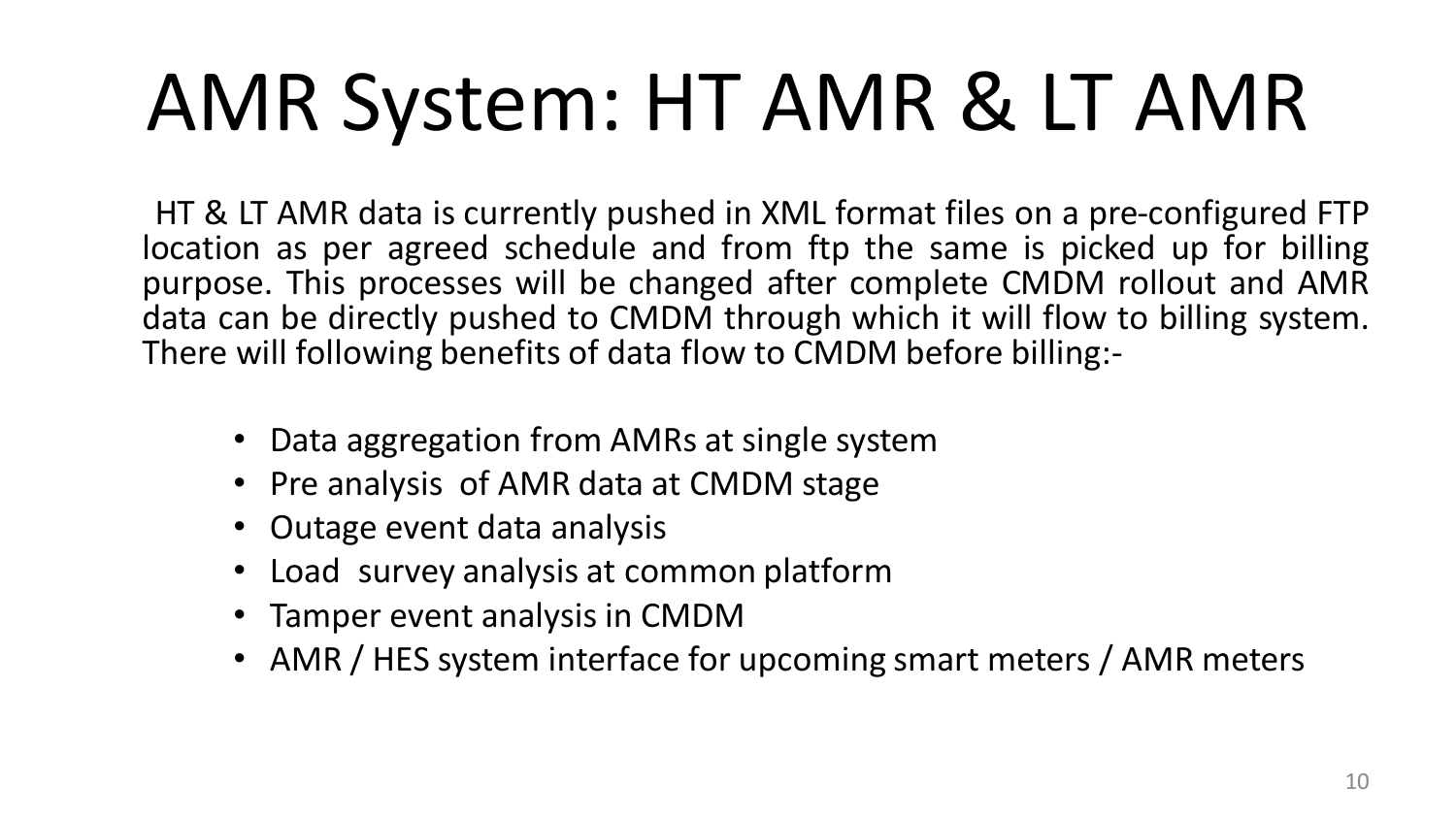# Meter Reading and Billing Process

- Currently the CMDM implementation has changed the billing process for the Smart meters. For Smart meters, the CMDM automatically collects the billing data & meter reading data gathered from HES & validates the monthly consumption reading & sends these validated billing determinants to Billing system via API for bill generation.
- However, after CMDM-NGB Integration the updated Billing data & Meter data for all the HT AMR meters as well as Scalar meters is being pushed to CMDM via API for analysis & reporting. Due to the above updated data of meter readings , and billing determinants will be available in CMDM for analysis purpose.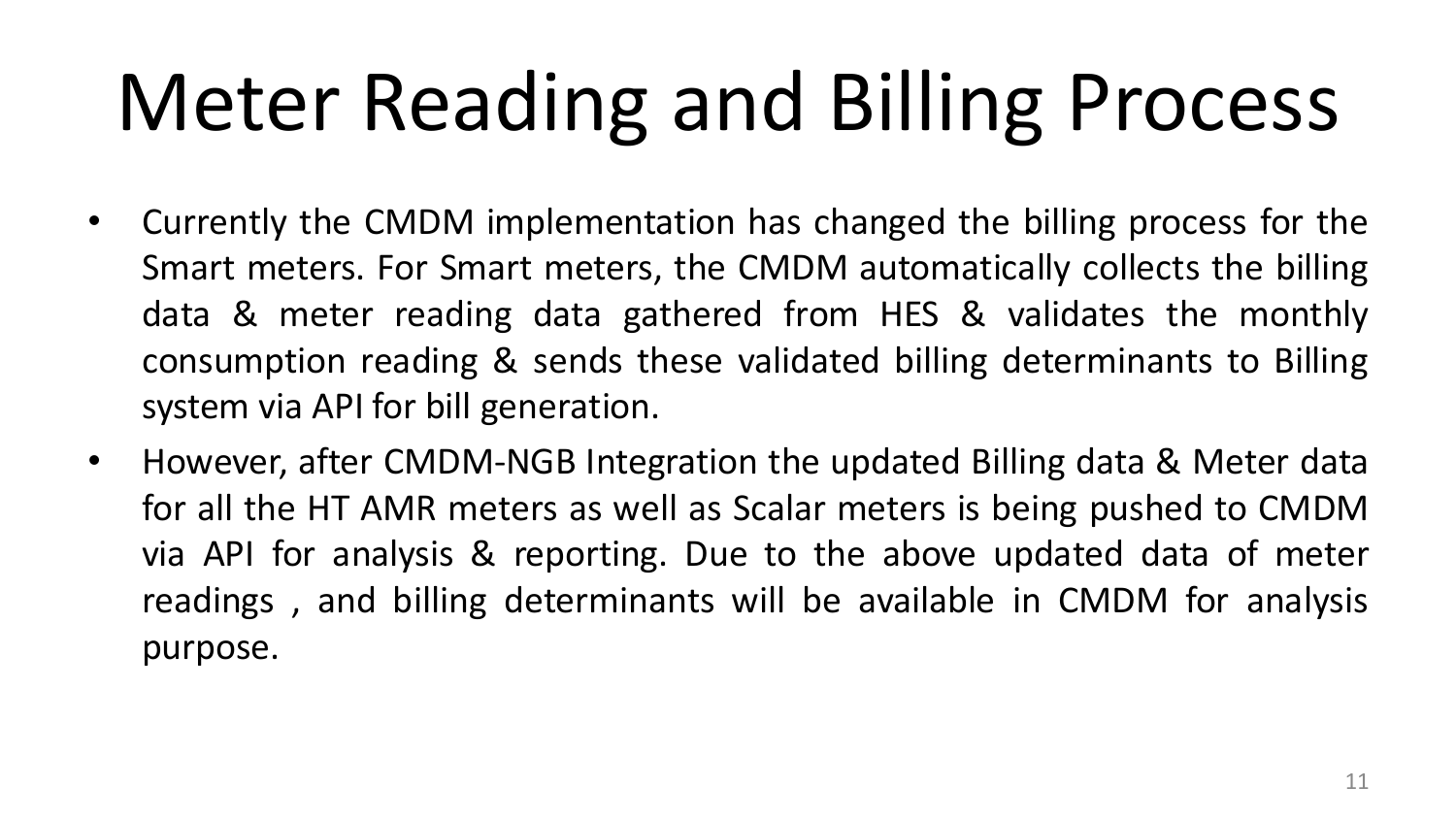### Meter Data from Feeders Process

- Feeder meters data is an important part of the overall Discom's energy input which is required for efficient analysis of the energy flow & loss calculation. Feeder meter data is being fed to CMDM from 33/11kv WebScada & SHMS systems through API. Therefore CMDM will have repository of energy input to the DISCOM through integration with WebSCADA enabling loss calculation as unit sold information is also available in the same software through billing data integration.
- If payment information is also integrated to CMDM , this software will be able to calculate AT&C loss at DISCOM level , Regional level and circle level.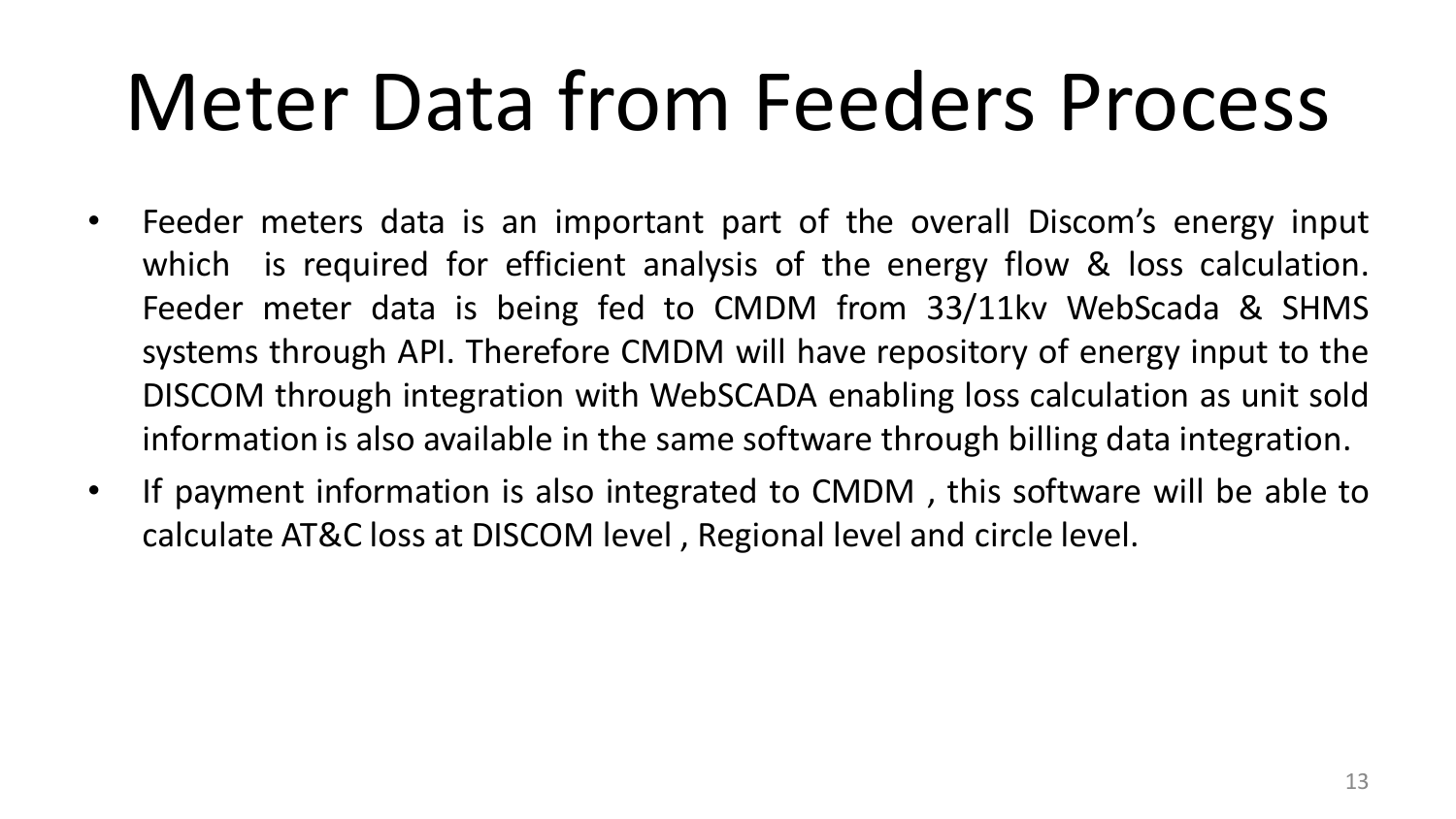# Energy Audit Process

- MDAS (Meter Data Acquisition System) shall be integrated to CMDM .
- Feeder meter data shall be available in CMDM.
- EHV consumers feeding directly from 132/220/400KV & HT consumers feeding directly from 33KV & 11KV will also be considered for energy input.
- On billing integration ,Circle/Division wise or Feeder wise sold units data will be available in CMDM s/w .
- Energy audit reports would be made available at Circle/Division levels & centralized Energy audit cell for further analysis.
- Data analysis can be added to enhance the quality of Energy audit.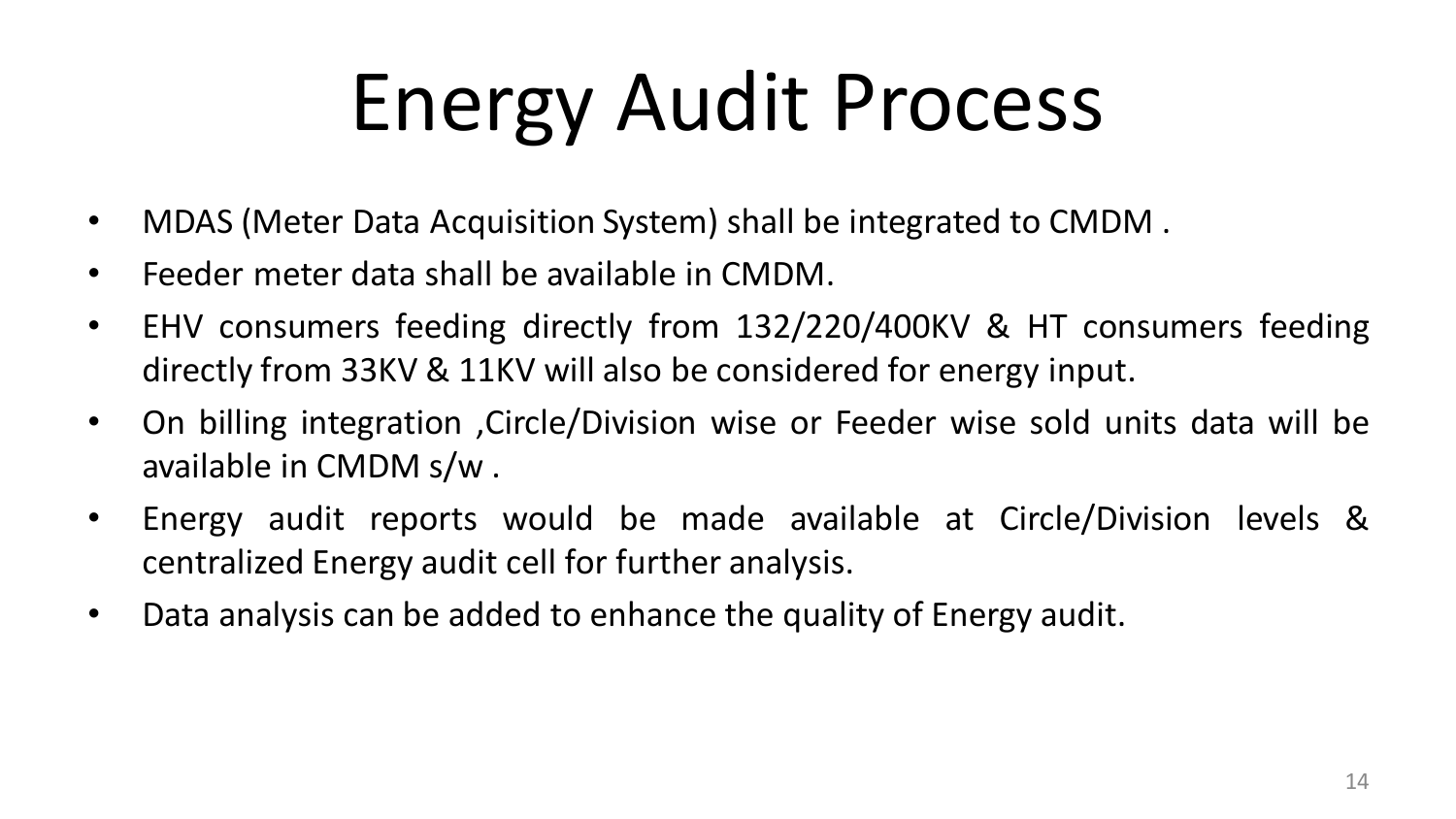#### Outage - Failure Monitoring Process

- Currently there is no system through which the power availability at the customer premise can be known. The consumers call "Customer care centre" to inform about outages. With CMDM in place, outage information can be integrated with CMDM and this information can be made available to Customers through CCC which is also integrated with CMDM.
- Call centre executives will be having access to information about any planned outages recorded at CMDM.
- The Alerts & Events data from all the consumer Smart meters data as received at the CMDM will be made available to the Control Centre on a portal or as API that can be interfaced with existing Customer care portal.
- CMDM would push notifications to the consumer app related to any of the planned outages & inform consumers on power restoration based on events similarly .
- SMS can be sent to consumers post complaint resolution through CMDM.  $\blacksquare$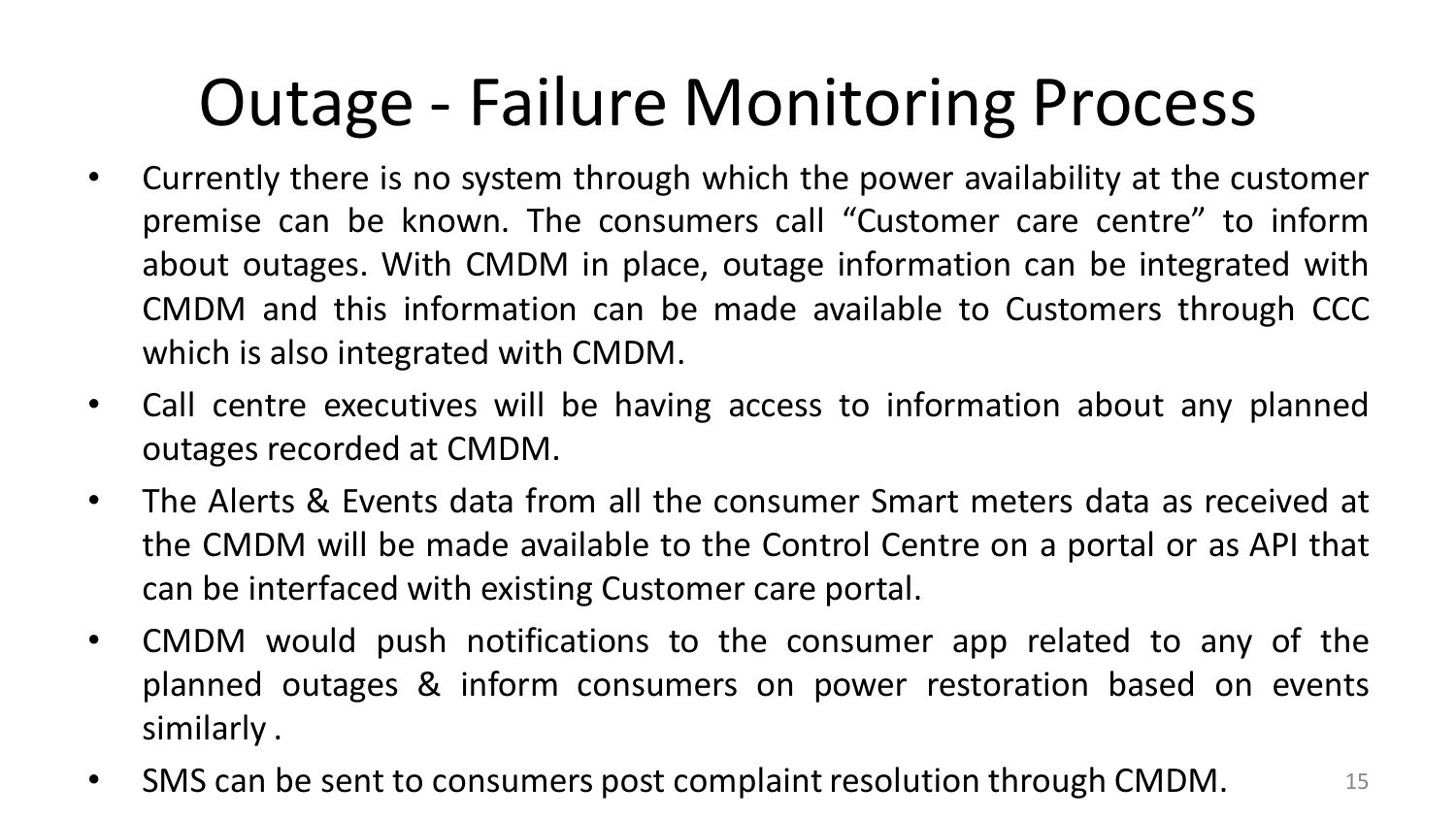#### Asset Management - Repository Process

- CMDM will have a central repository to keep track of the meter assets.
- CMDM to pull the meter data from URJAS for all type of meters.
- CMDM creates a meter asset data containing information such as Meter make, Date of PO, Warranty, Type, Display digit, DLMS/Non-DLMS, Firmware version & Rating etc.
- It defines multiple asset grouping such as WC, LTCT & LT etc.
- It defines the administrative hierarchy.
- It records Purchase order & historical information on the asset and provides analytical features.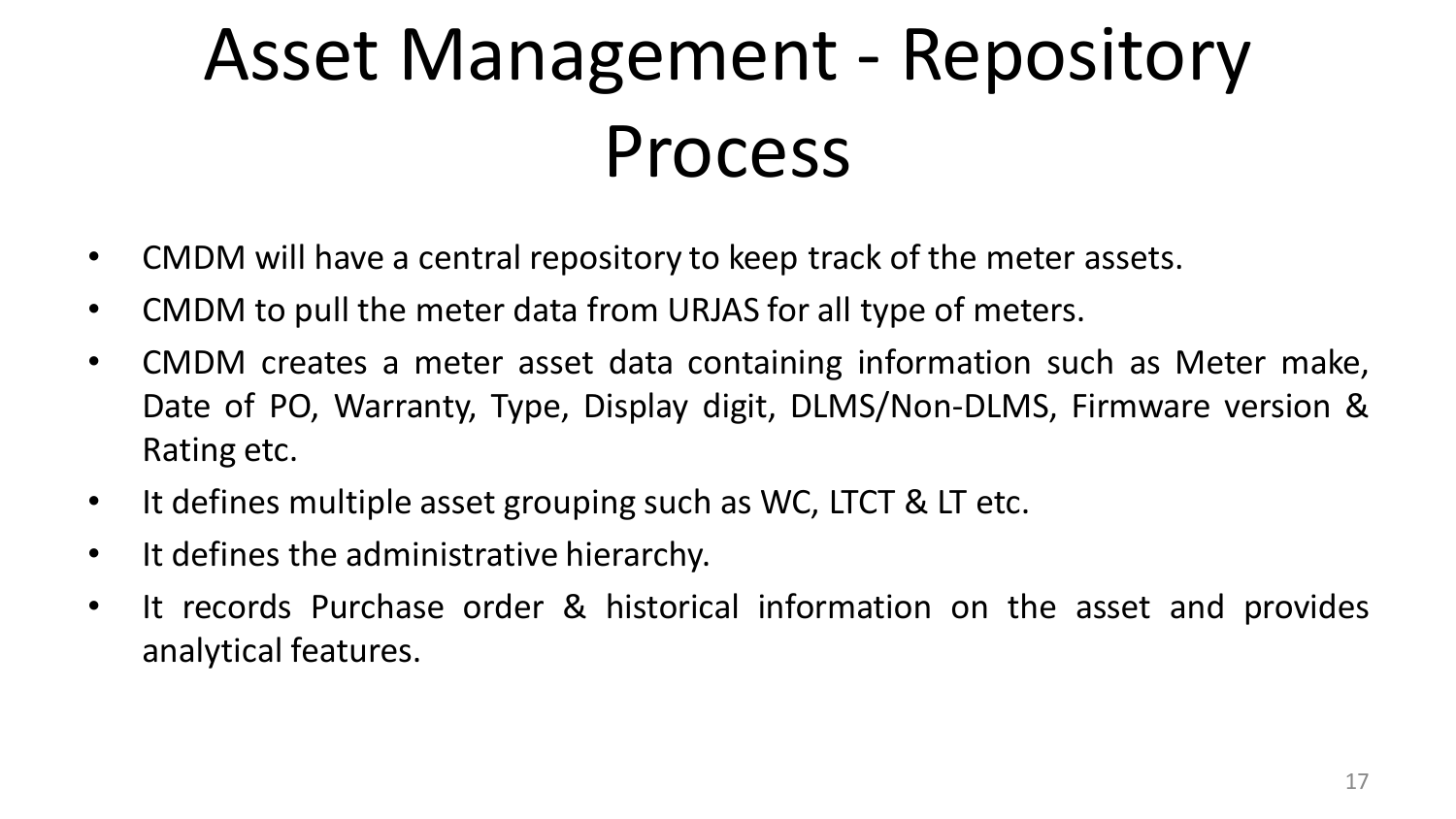## Meter Replacement Process

- After CMDM rollout, the existing meter replacement process of Scalar meters to Scalar meters will be followed as it is only with a small change that CMDM shall receive updated information of scalar to scalar meter replacement either from the Billing system or URJAS & will update the same accordingly in it's database.
- Old & new meter information to be exchanged with CMDM.
- Esyasoft meter replacement app would be used for conducting any scalar to smart meter replacement activity.
- This data will be made available for updation in the Billing system by MDM either through API
- Billing system would approve the replacement after due verification.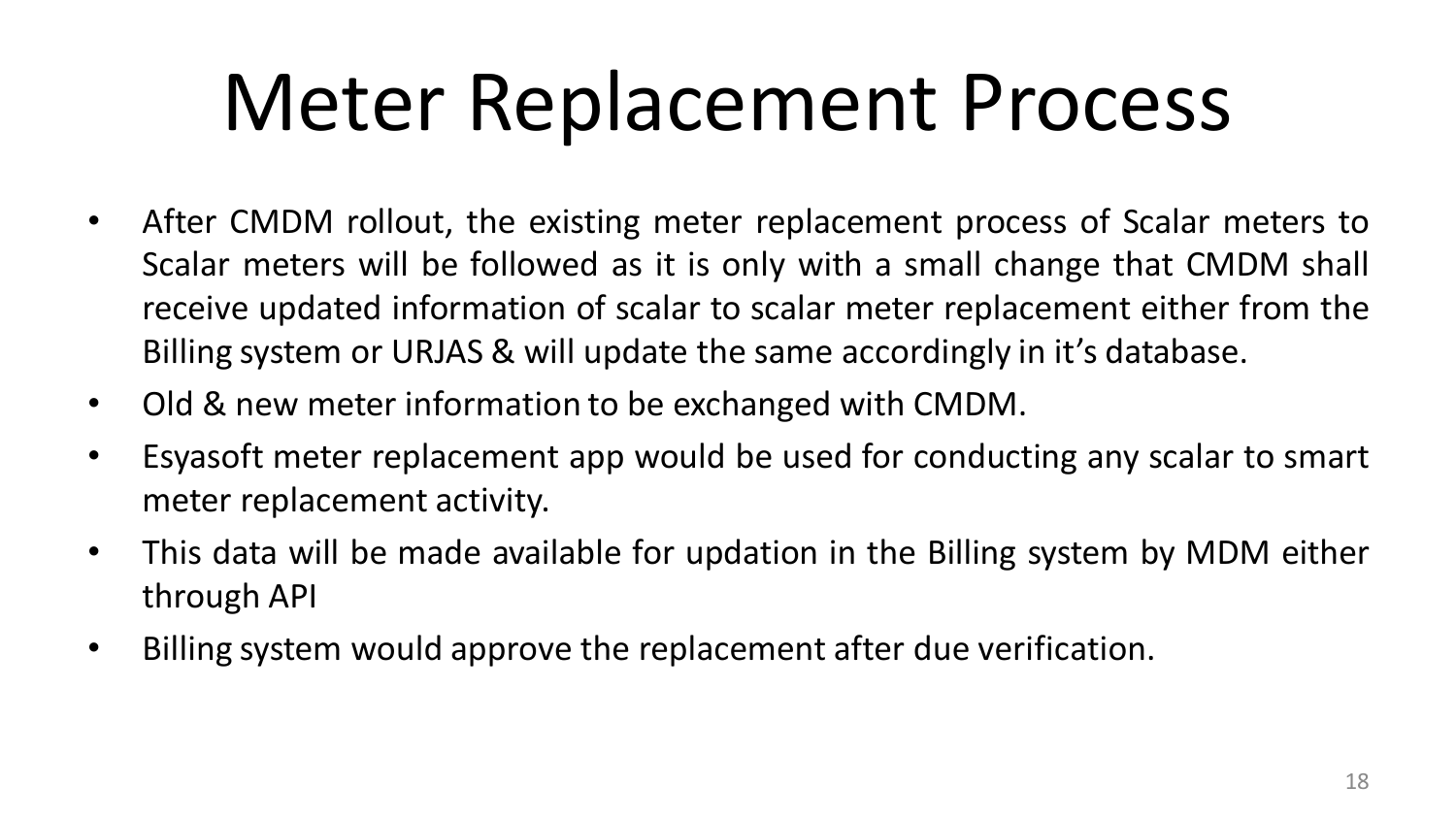## Pre-Payment Process

The provision pre-payment mechanism for consumers is also available with the MP Discoms.

There are two methods in which pre-payment is implemented:

- 1. Proposed solution1 Flat tariff basis
- 2. Proposed solution2 Fixed & Slab based Energy charges basis
- 1-ph Smart meters & 3-ph (Whole current) Smart meters can be used for enabling pre-payment.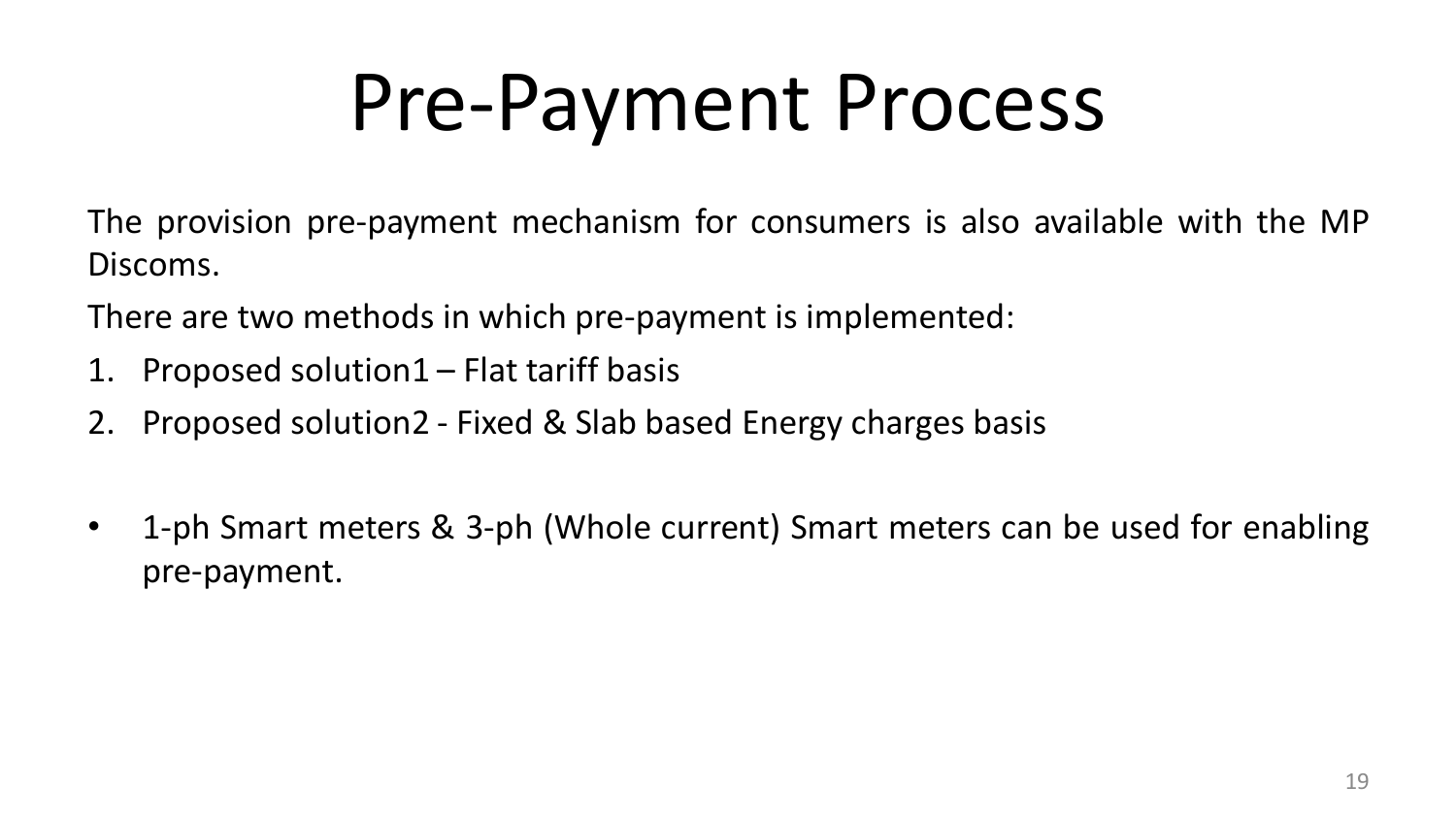#### Operations – Disconnect/Reconnect

- After AMI-CMDM rollout, the process of Disconnection/Reconnection can be achieved by involving an authorization process at Control center or directly integrating with Billing system via Web services.
- The list of Smart meter consumers for disconnection generated from billing system is being uploaded to CMDM through API.
- Authorized person from the field office verifies the DO list & approves for disconnection. An OTP message is given to the concerned authority in the Control centre.
- Upon approval, disconnection takes place in CMDM through HES-CMDM integration.
- CMDM generates the summary report for disconnection for all users (circle/division/zone).
- Post clearance of dues & reconnection charges, list of consumers for reconnection generated from billing system is being uploaded to CMDM through API. 20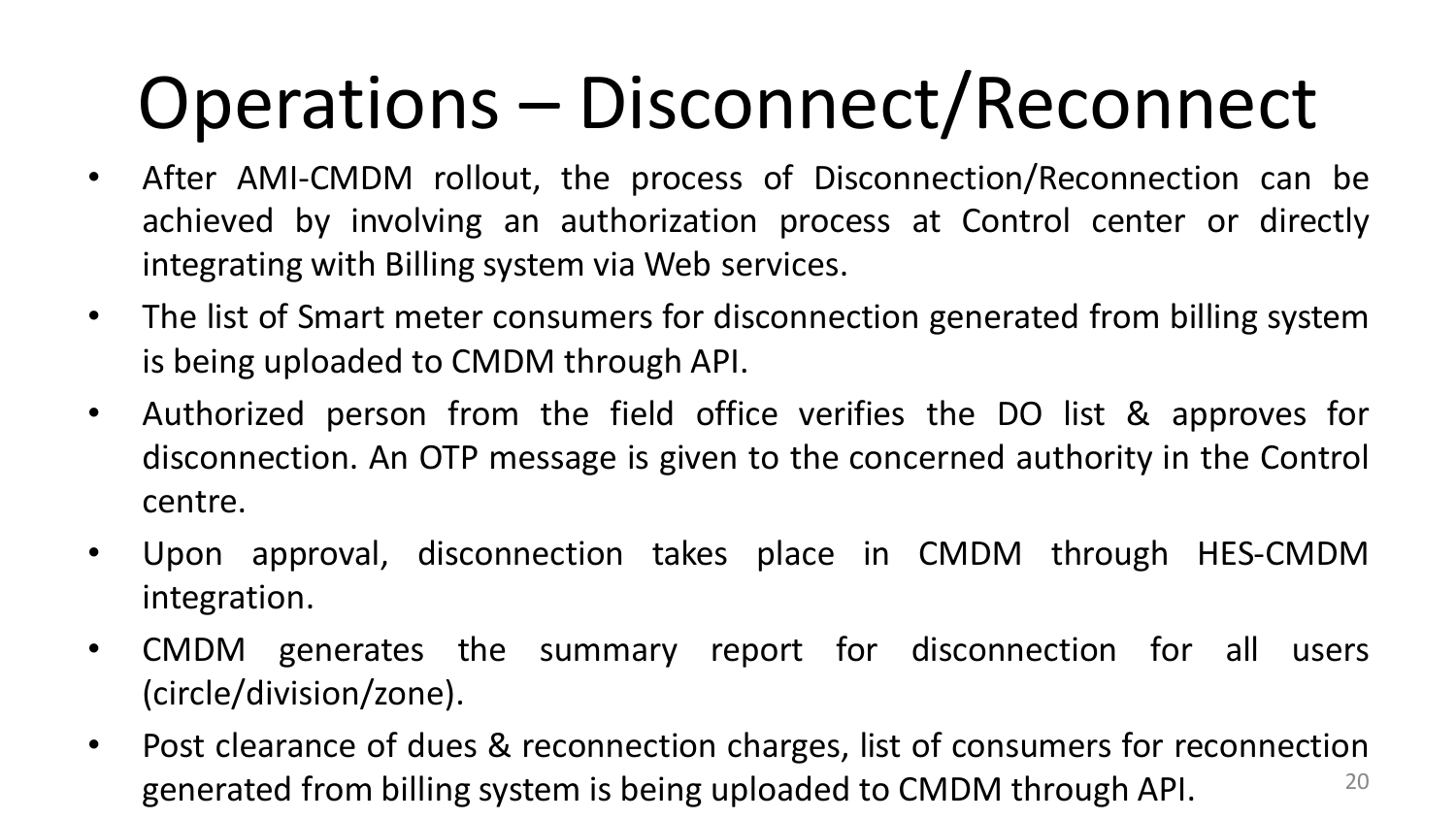#### Revenue Protection Process

- CMDM has proposed a system called ATR (Action taken report)for structurally analyzing the huge amount of consumer data to extract revenue related information which can help the Discoms to identify potential theft cases & issues.
- The ATR system provides ability to analyze the following:-
	- Meter tampering flags & alerts
	- **Power outage events**
	- Usage trends & usage profiles
	- **EXECT** Zero consumption, Peer group comparison
	- **Consumer clustering & analysis**
	- **If all identify potential energy diversion situations**
- The ATR helps automatically generate daily reports, monthly reports & service order requests for investigation & provides data records.
- Individual dedicated ATR systems have been implemented containing separate set of analytics & validations for Smart meters, HT AMR data, LT AMR data & Scalar meter data (MRDM) for insights & analysis. 21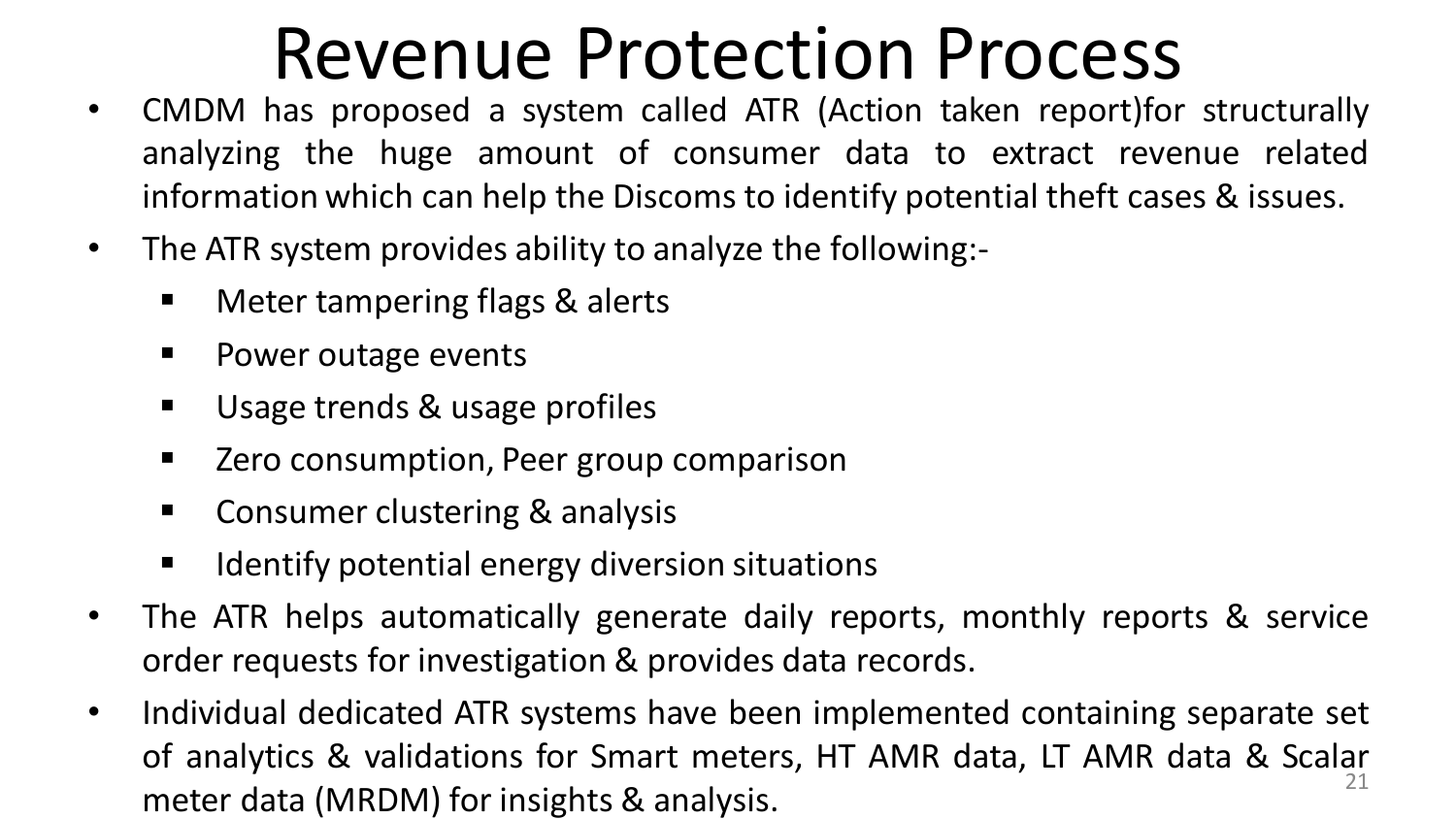#### Consumer Apps Process

- CMDM provides interfaces for the data exchange between the consumer mobile app & the CMDM. The required changes have been already done in the existing URJAS app.
- CMDM services are integrated with the existing Smart Bijlee app through which consumers can see information related to his energy consumption, account, billing & payment information. The app also has a platform for implementation of Peak load management functionality by providing existing tariff & incentive rates, with customer engagement options etc.
- The Smart meter consumer can monitor the energy consumption for today, current week, current month & year on the Smart Bijli app.
- Integration of Smart Bijlee with Smart meter deployment helps consumers not only to monitor their energy consumption but also can know how much it costs. This helps consumers to develop better habits on energy consumption & reduce electricity bills.
- The consumer will also get various notifications from the utility like planned outage information etc. on the mobile app itself. 22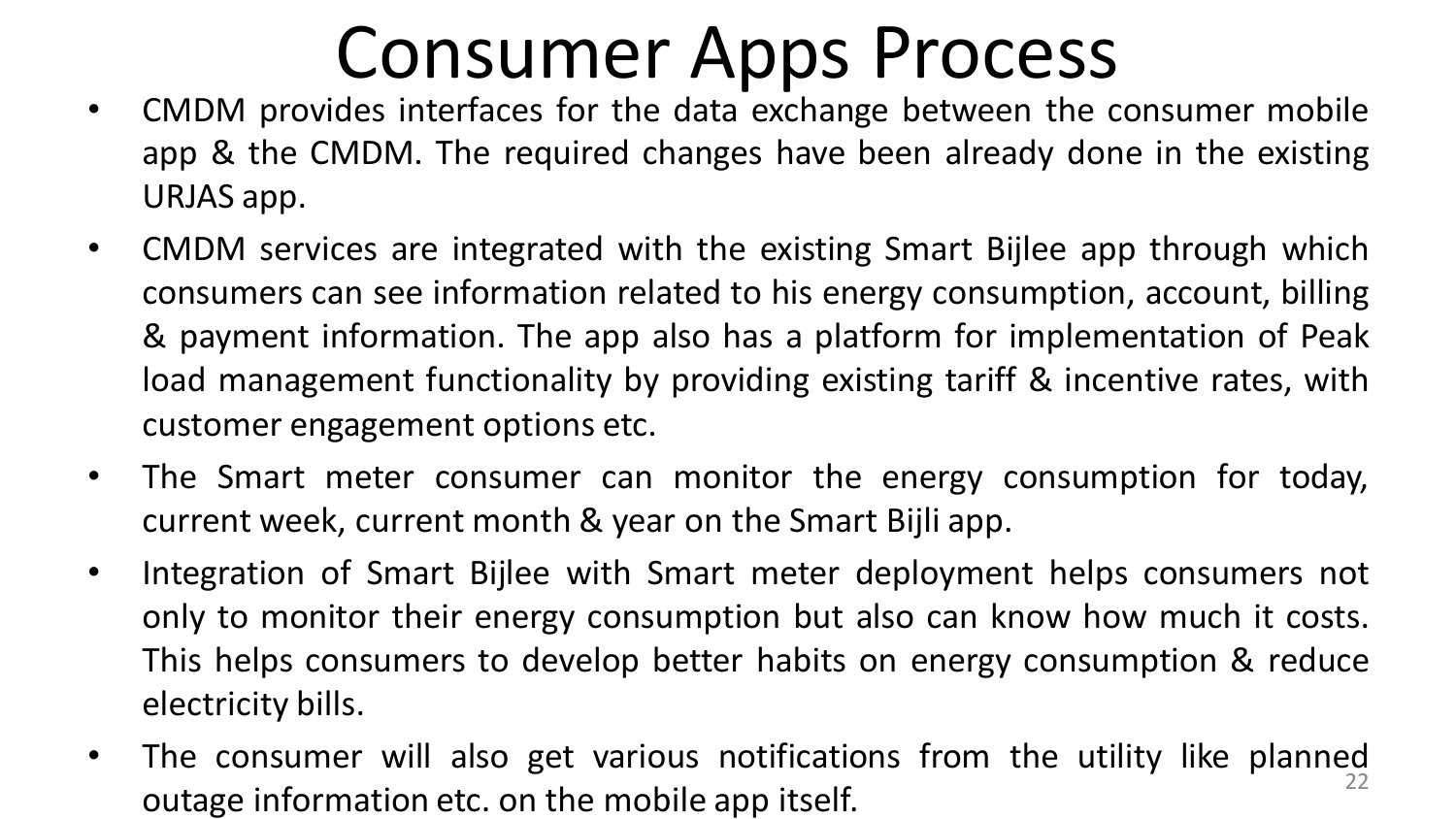#### Reports available to the Consumers

- Last 7 days consumption
- Last 4 weeks consumption
- Last 6 months consumption
- Last 2 year consumption (All above 4 reports in a form of Bar graph and tabular)

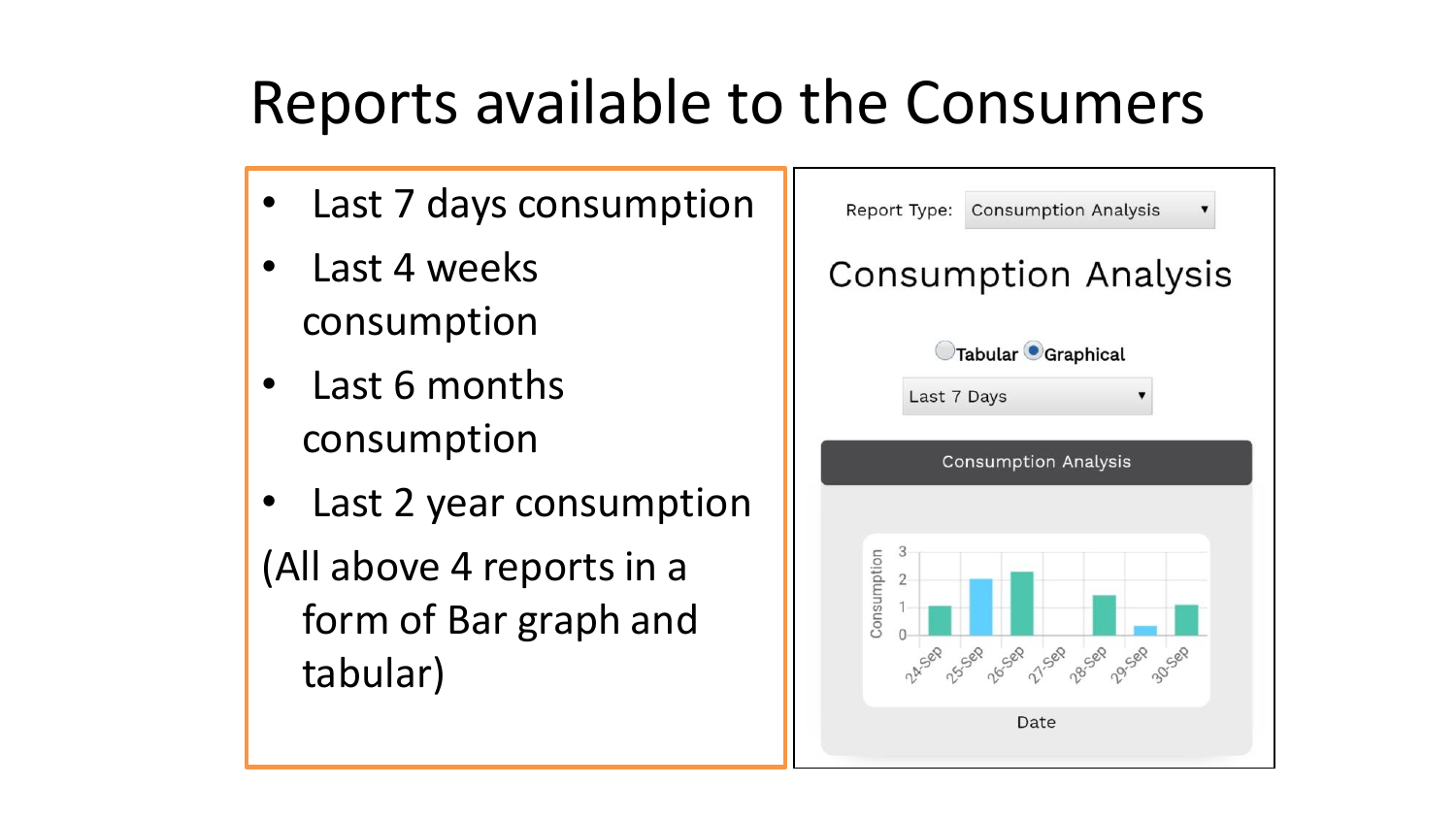# Overall MIS & Reporting Process

- MIS comprises a no. of reports based on historical data & provides insight into various patterns for further studies & comparisons.
- It covers the data gathered from all the meters across the Discom including Scalar meters, Smart meters, LT/HT AMR meters & Feeder meters.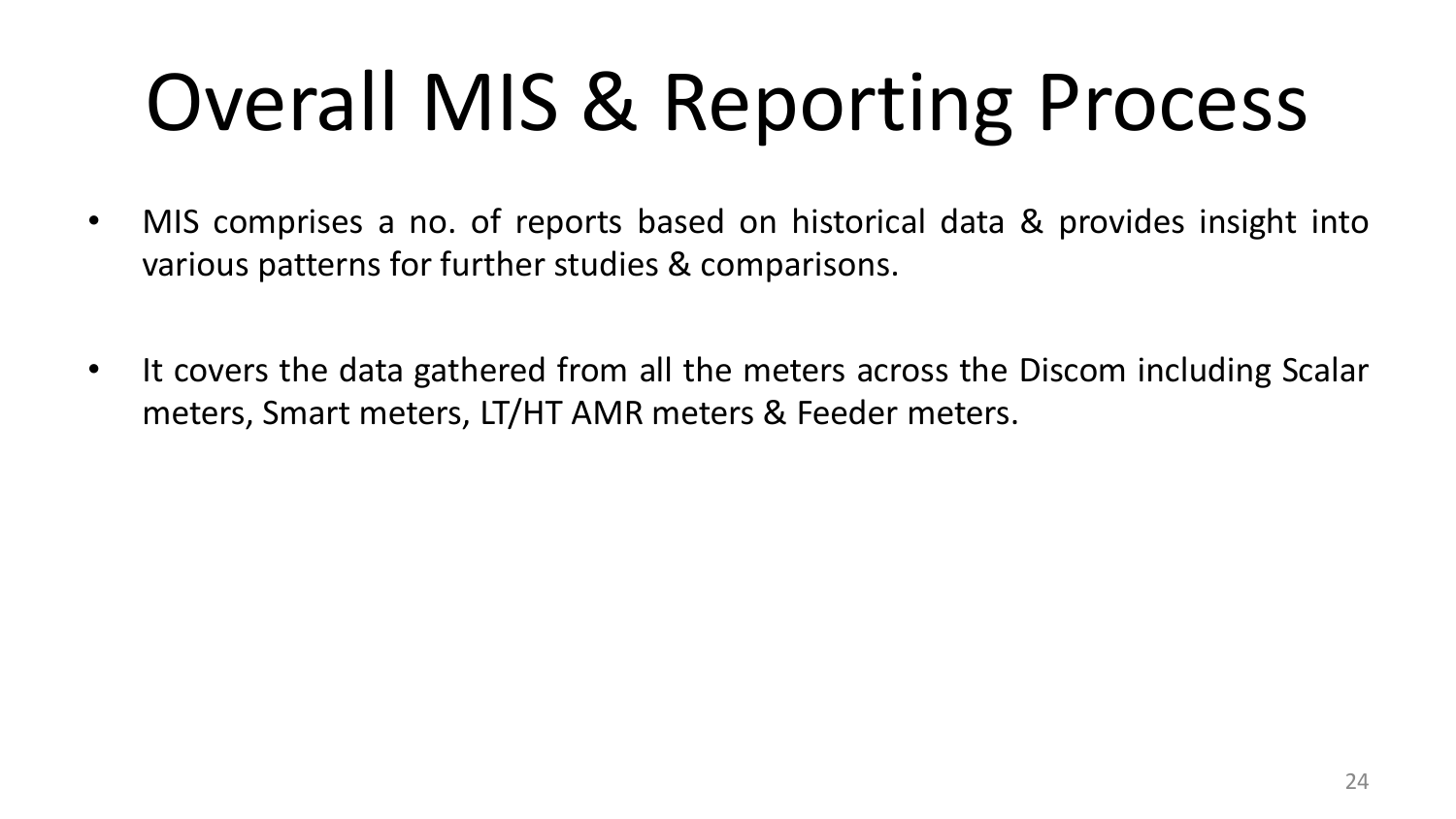#### Major Reports in MDM

| S#           | <b>Particulars</b>              | <b>Report Name</b>               |
|--------------|---------------------------------|----------------------------------|
| 1            | <b>AMR</b>                      | Consumption analysis             |
|              |                                 | Event Analysis report            |
|              |                                 | ATR Event wise report            |
|              |                                 | ATR Validation wise report       |
|              |                                 | ATR summary vigilance            |
|              |                                 | Circle wise ATR report           |
|              |                                 | Division wise ATR report         |
| $\mathbf{z}$ | <b>MDAS</b>                     | <b>Hourly Consumption report</b> |
|              |                                 | Ag load Analysis                 |
|              |                                 | Live data -hourly                |
|              |                                 | Load survey report               |
|              |                                 | Peak load analysis               |
|              |                                 | Energy audit circle wise         |
| з            | <b>Billing</b><br><b>System</b> | Zero consumption report          |
|              |                                 | Scalar consumption analysis      |
|              |                                 | Scalar validation analysis       |